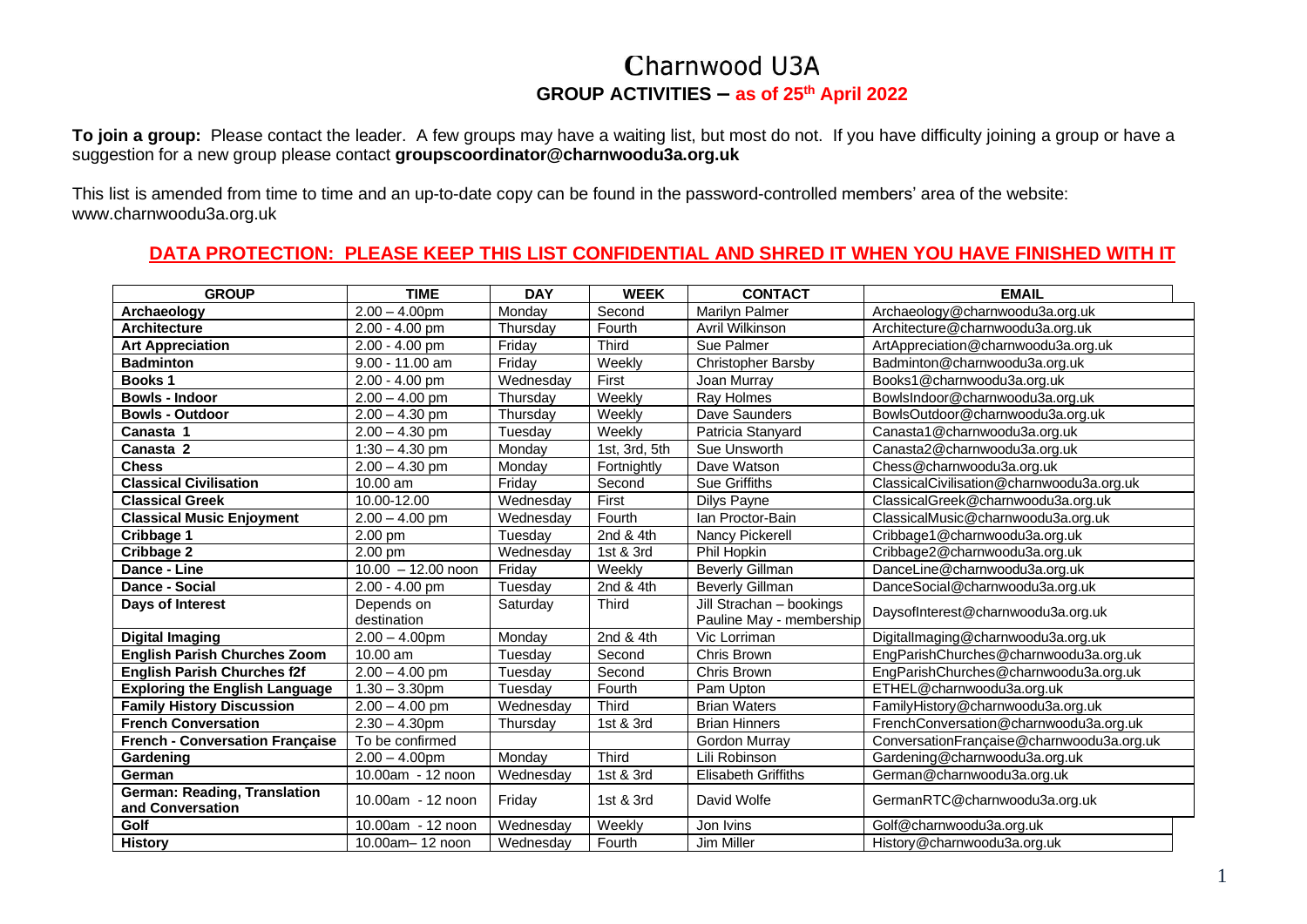| <b>GROUP</b>                      | <b>TIME</b>                                | <b>DAY</b> | <b>WEEK</b> | <b>CONTACT</b>                       | <b>EMAIL</b>                            |
|-----------------------------------|--------------------------------------------|------------|-------------|--------------------------------------|-----------------------------------------|
| <b>Italian Conversation</b>       | $2.00 - 4.00$ pm                           | Wednesday  | Third       | David Fell                           | ItalianConversation@charnwoodu3a.org.uk |
| Jigsaw Puzzle & Book Exchange     | 10.00 am                                   | Wednesday  | First       | Ann Hawley                           | JigsawPuzzle@charnwoodu3a.org.uk        |
| Latin                             | 10.00 am                                   | Monday     | First       | Linda Pile                           | Latin@charnwoodu3a.org.uk               |
| <b>Local History</b>              | $2.00 - 4.00$ pm                           | Monday     | Fourth      | Anne Speight                         | LocalHistory@charnwoodu3a.org.uk        |
| <b>Lunch Club 1</b>               | 12 noon                                    | Friday     | First       | Jennifer Bellamy                     | LunchClub1@charnwoodu3a.org.uk          |
| <b>Mac Users Forum</b>            | $3.00 - 5.00$ pm                           | Friday     | Third       | <b>Anthony Gimpel</b>                | MacUsers@charnwoodu3a.org.uk            |
| <b>Mah Jong</b>                   | 10.00am - 12 noon                          | Friday     | Weekly      | Linda Reidie                         | MahJong@charnwoodu3a.org.uk             |
| <b>Making Music</b>               | 2 pm                                       | Thursday   | 2nd & 4th   | Maggie Chaplin                       | MakingMusic@charnwoodu3a.org.uk         |
| Needlecraft 1                     | 10.00 am                                   | Friday     | 2nd & Last  | Ann Maccabee                         | Needlecraft1@charnwoodu3a.org.uk        |
| <b>Needlecraft 2</b>              | $10am - 12 noon$                           | Tuesday    | Fourth      | Suzanne Parkinson                    | Needlecraft2@charnwoodu3a.org.uk        |
| <b>Painting</b>                   | $2.00 - 4.00$ pm                           | Monday     | Second      | <b>Currently without Leader</b>      | Painting@charnwoodu3a.org.uk            |
| Philosophy                        | $2.00 - 4.30$ pm                           | Tuesday    | Fourth      | Pauline May                          | Philosophy1@charnwoodu3a.org.uk         |
| <b>Philosophy 2</b>               | $2.00 - 4.30$ pm                           | Tuesday    | Third       | Pauline May                          | Philosophy2@charnwoodu3a.org.uk         |
| Photography                       | 10.30 $am - 12.30pm$                       | Friday     | 1st & 3rd   | <b>Malcolm Coulton</b>               | Photography@charnwoodu3a.org.uk         |
| Pilates 1                         | 1.30pm                                     | Friday     | Weekly      | Ros Fleming                          | Pilates1@charnwoodu3a.org.uk            |
| Pilates 2                         | 9.30-10.30                                 | Tuesdays   | Weekly      | Lynne Peebles<br>Ros Fleming         | Pilates2@charnwoodu3a.org.uk            |
| <b>Pilates 3</b>                  | 11.15-12.15                                | Tuesday    | Weekly      | Lynne Peebles<br>Ros Fleming         | Pilates3@charnwoodu3a.org.uk            |
| Poetry 1                          | 10.00 am                                   | Monday     | Second      | <b>Sue Drott</b>                     | Poetry1@charnwoodu3a.org.uk             |
| Poetry 2                          | 10.00-12.00                                | Wednesday  | Third       | <b>Sue Drott</b>                     | Poetry2@charnwoodu3a.org.uk             |
| Quiz                              | $2.00 - 4.00$ pm                           | Monday     | Second      | <b>Margaret Pyatt</b>                | Quiz@charnwoodu3a.org.uk                |
| <b>Science &amp; Technology 1</b> | $10.00 - 11.30$ am                         | Thursday   | First       | Janet Butlin                         | SciTech1@charnwoodu3a.org.uk            |
| <b>Science &amp; Technology 2</b> | 10.00 am - 12 noon                         | Thursday   | First       | Roy Faulkner                         | SciTech2@charnwoodu3a.org.uk            |
| Scrabble 1                        | 10.00 am                                   | Friday     | 2nd & 4th   | George Ince - email<br>contact       | Scrabble1@charnwoodu3a.org.uk           |
| Scrabble 2                        | $2.00 - 5.00$ pm                           | Wednesday  | 1st & 3rd   | Jan Rutter                           | Scrabble2@charnwoodu3a.org.uk           |
| Scrabble 3                        | 10.00 am                                   | Tuesday    | 2nd & 4th   | Gordon Lancaster                     | Scrabble3@charnwoodu3a.org.uk           |
| Scrabble 4                        | $2.15 - 4.15$ pm                           | Thursday   | 3rd Thurs   | <b>Garry Rigby</b>                   | Scrabble4@charnwoodu3a.org.uk           |
| <b>Singing for Pleasure</b>       | $2.00 - 3.00$ pm                           | Tuesday    | 1st & 3rd   | <b>Brenda Cox</b>                    | SingingforPleasure@charnwoodu3a.org.uk  |
| Spanish                           | 10.00am- 12.00 noon                        | Tuesdav    | 1st & 3rd   | Sue Pennykid                         | Spanish@charnwoodu3a.org.uk             |
| <b>Spanish Conversation</b>       | $10.00 - 11.00$ am                         | Thursday   | 1st         | <b>Rosemary Hives</b>                | SpanishConversation@charnwoodu3a.org.uk |
| <b>Sunday Lunch Club 1</b>        | $12.30 - 2.30$ pm                          | Sunday     | Second      | Jenny Rice                           | SundayLunch@charnwoodu3a.org.uk         |
| <b>Supper Club 1</b>              | 6.30 pm                                    | Wednesday  | Fourth      | Susan Unsworth                       | SupperClub1@charnwoodu3a.org.uk         |
| Supper Club 2                     | 6.30 pm                                    | Thursday   | Third       | Val Hopwood                          | SupperClub2@charnwoodu3a.org.uk         |
| <b>Sustaining the Planet</b>      | $2.00 - 4.00$ pm                           | Wednesday  | First       | <b>Brian Waters</b>                  | SustainPlanet@charnwoodu3a.org,uk       |
| Table Tennis 1*                   | 11.00am -12.00 noon                        | Monday     | Weekly      | Garry Rigby*                         | TableTennis1@charnwoodu3a.org.uk        |
| Table Tennis 2*                   | 11.00am -12.00 noon                        | Tuesday    | Weekly      | Margaret Lorriman                    | TableTennis2@charnwoodu3a.org.uk        |
| Table Tennis 3*                   | 11.00am -12.00 noon                        | Wednesday  | Weekly      | Joyce Bursnall                       | TableTennis3@charnwoodu3a.org.uk        |
| Table Tennis 4*                   | 11.00am -12.00 noon                        | Thursday   | Weekly      | <b>Garry Rigby</b>                   | TableTennis4@charnwoodu3a.org.uk        |
| Table Tennis 5*                   | 11.00am -12.00 noon                        | Friday     | Weekly      | Jane Peck                            | TableTennis5@charnwoodu3a.org.uk        |
| Table Tennis 6 *                  | $12 \overline{$ noon $- 1.00 \overline{p}$ | Friday     | Weekly      | <b>Garry Rigby</b>                   | TableTennis6@charnwoodu3a.org.uk        |
| Table Tennis 7*                   | $10.00 - 11.00$ am                         | Friday     | Weekly      | <b>Tony Fleming</b>                  | TableTennis7@charnwoodu3a.org.uk        |
| Tai Chi                           | $10.00 - 11.00$ am                         | Friday     | Weekly      | Jon Ivins                            | TaiChi@charnwoodu3a.org.uk              |
| <b>Tennis (Mini)</b>              | $10.00 - 11.00$ am                         | Wednesday  | Weekly      | <b>Judy Collinson</b><br>Anne Wilson | TennisMini@charnwoodu3a.org.uk          |